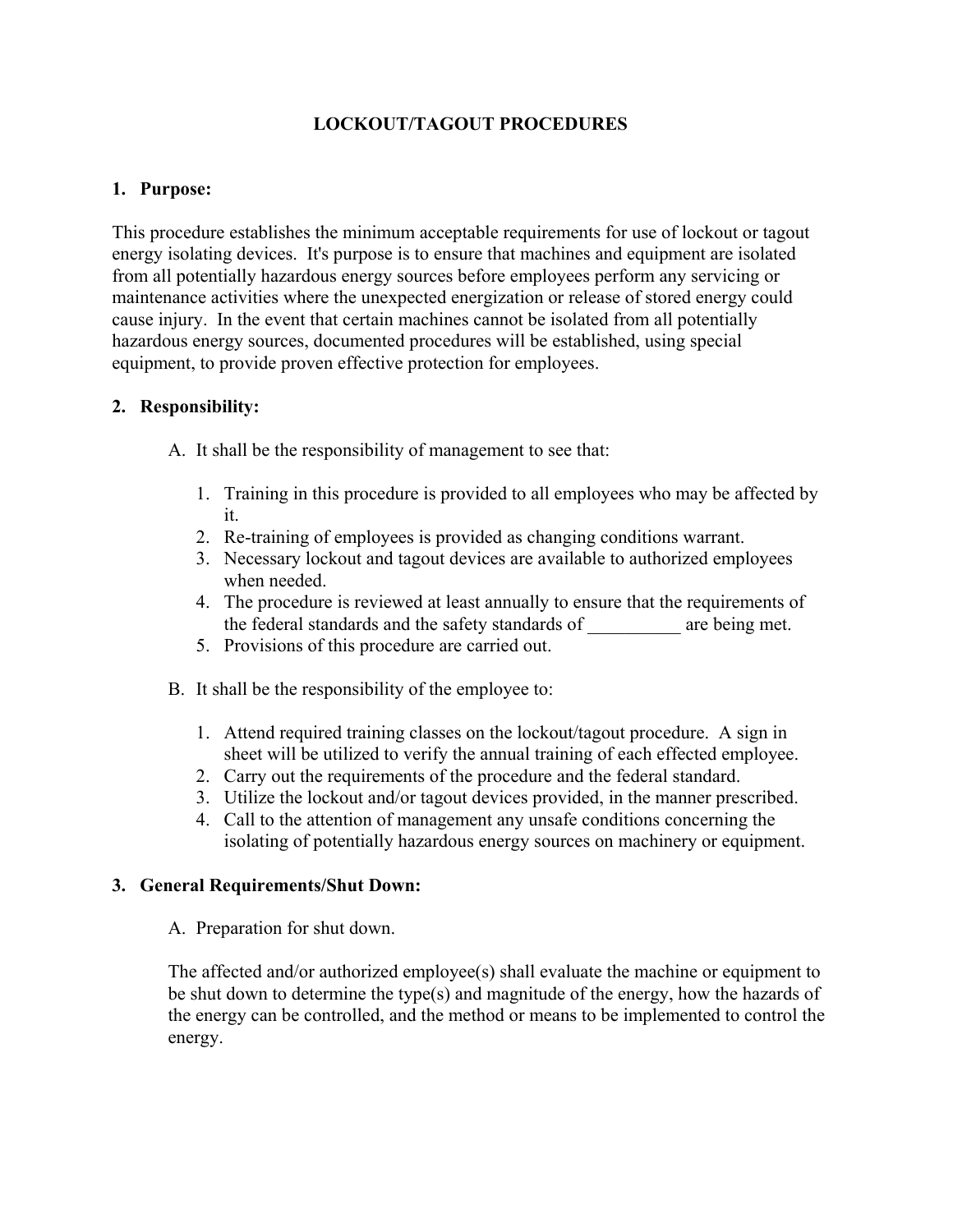B. Shut down of the machine or equipment.

 The machine or equipment shall be turned off or shut down utilizing the procedure which provides an orderly shut down that avoids any additional or increased hazard(s) to employees, or property, as a result of the equipment de-energization.

C. Isolation of machine or equipment.

All energy isolating devices that are needed to control the energy to the machine or equipment shall be physically located and operated by the authorized employee(s) in such a manner as to isolate the machine or equipment from the energy source(s).

- D. Installation of Lockout and/or Tagout device(s).
	- 1. Lockout and/or tagout devices shall be affixed to each energy-isolating device by the authorized employee(s) responsible for making the repairs.
	- 2. Lockout devices, where used, shall be affixed in such a manner so as to hold the energy isolating device in a "safe" or "off' position.
	- 3. Tagout devices, where used, shall be affixed directed to the energy isolating device, or located as close as safely possible to the device, in a position that will be immediately obvious to anyone attempting to operate the device. A tagout device, when used, shall be affixed in such a manner as will clearly indicate that the operation or movement of the energy isolating device(s) from the "safe" or "off" position is **PROHIBITED.**
- E. Dispersion of stored energy.
	- 1. Following the shut down of machines or equipment and after the application of lockout and/or tagout devices to energy isolating devices, all potentially hazardous stored or residual energy shall be relieved, disconnected, restrained, or otherwise rendered safe.
	- 2. If there is a possibility of re-accumulation of stored energy to a hazardous level while the machine or equipment is shut down, the process of dispersion of stored energy shall be continued until servicing or maintenance is complete.
- F. Verification of energy isolation prior to starting work on machines or equipment that has been locked out and/or tagged out.

The authorized employee(s) shall verify that isolation and de-energization have been accomplished.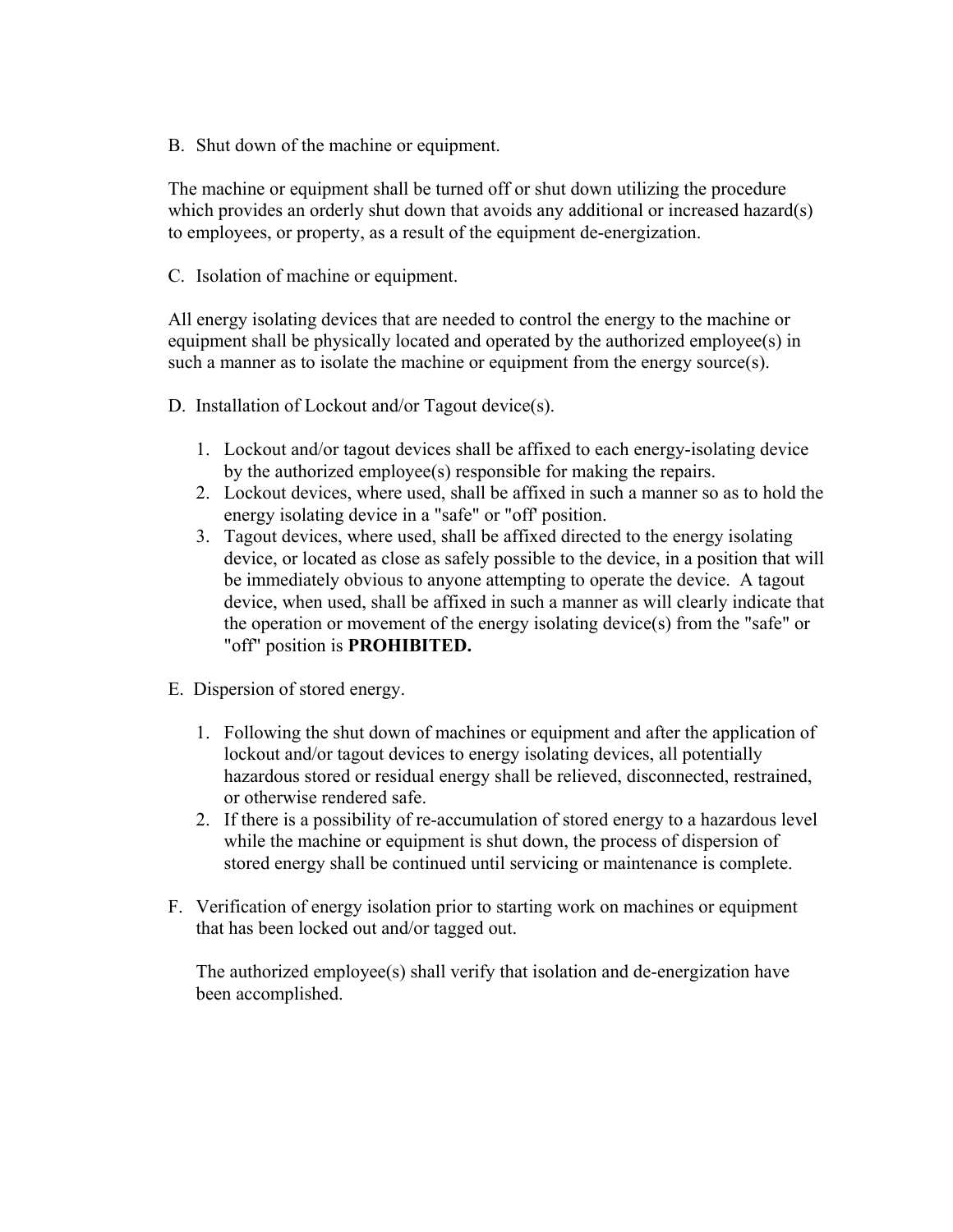## **4. General requirements/start up:**

Before lockout or tagout devices are removed and energy is restored to the machine or equipment, the following actions shall be taken by the authorized employee(s) to ensure a safe start up.

- A. The work area shall be inspected to ensure that machine or equipment components are in place and operational, in tact, and that non-essential items have been removed from the area.
- B. The work area shall be inspected to ensure that all employees are in positions of safety.
- C. Affected employees shall be informed if the machine or equipment is ready for start up and that the lockout and/or tagout devices are being removed.
- D. Lockout and/or tagout devices shall be removed by the authorized employee(s) who applied the devices(s).

## **5. Special requirements.**

A. Testing of machines or equipment.

 Situations arise in which lockout or tagout devices must be temporarily removed from the energy isolating device and the machine or equipment energized to test or position it. The following sequence should be followed:

- 1. Prepare the machine or equipment for start up following the general requirements for start up/section 5, articles A-D of this procedure.
- 2. Energize the machine or equipment and proceed with the testing or positioning.
- 3. If continued servicing or maintenance is required, de-energize all systems and reapply energy control measures in accordance with the general requirements for shut down/section 4, articles A-F of this procedure.
- B. Group Lockout and/or Tagout.

 When servicing and/or maintenance is performed by a crew, team, department or other group, a procedure may be utilized which affords the employees, as a group, the same level of protection that is provided by the installation of personal lockout and/or tagout devices.

- 1. The group lockout and/or tagout procedure shall meet all the requirements of this procedure except the provisions of the procedure shall apply to the group as a whole rather than each individual.
- 2. One employee in the group shall be designated **"PRIMARY AUTHORIZED EMPLOYEE".** This person shall be responsible for insuring continuity of protection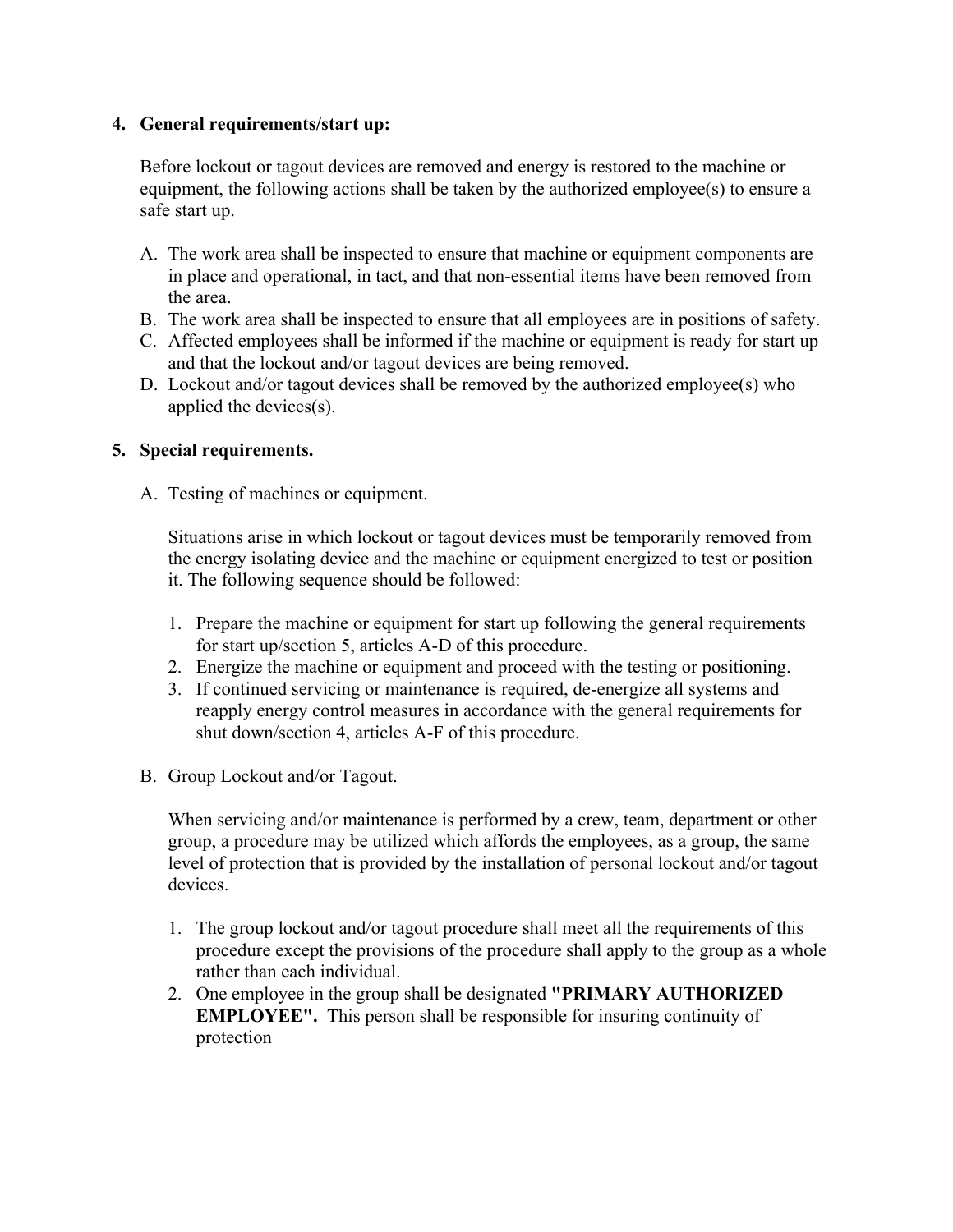- 3. When more than one group is involved in servicing and/or maintenance of a machine or equipment, each group shall be considered completely separate from the other.
- C. Personnel and/or shift changes.

 Specific procedures shall be utilized during personnel and/or shift changes to ensure the continuity of lockout or tagout protection while providing for orderly transfer of lockout or tagout devices between off going and on coming personnel.

- 1. When the authorized employee who applied the lockout or tagout device is not available to remove it, that device may be removed under direction of the management lead person, by:
- a. Verifying that the authorized employee who applied the device is not at the facility.
- b. Making all reasonable efforts to determine the safety of removing the device.
- c. Ensuring that the authorized employee has knowledge of the lockout/tagout status before he/she resumes work at the facility.
- 2. The orderly transfer of lockout and/or tagout devices between off going and on coming personnel shall be coordinated through off going and on coming supervision.
- D. Outside personnel (serviceman, contractors, etc.).

 Whenever personnel from outside servicing employees are engaged in activities which this procedure covers:

- 1. The on-site employer and the outside employer shall inform each of their respective lockout and/or tagout procedures.
- 2. Each employer shall recognize and honor the provisions of the others procedures.